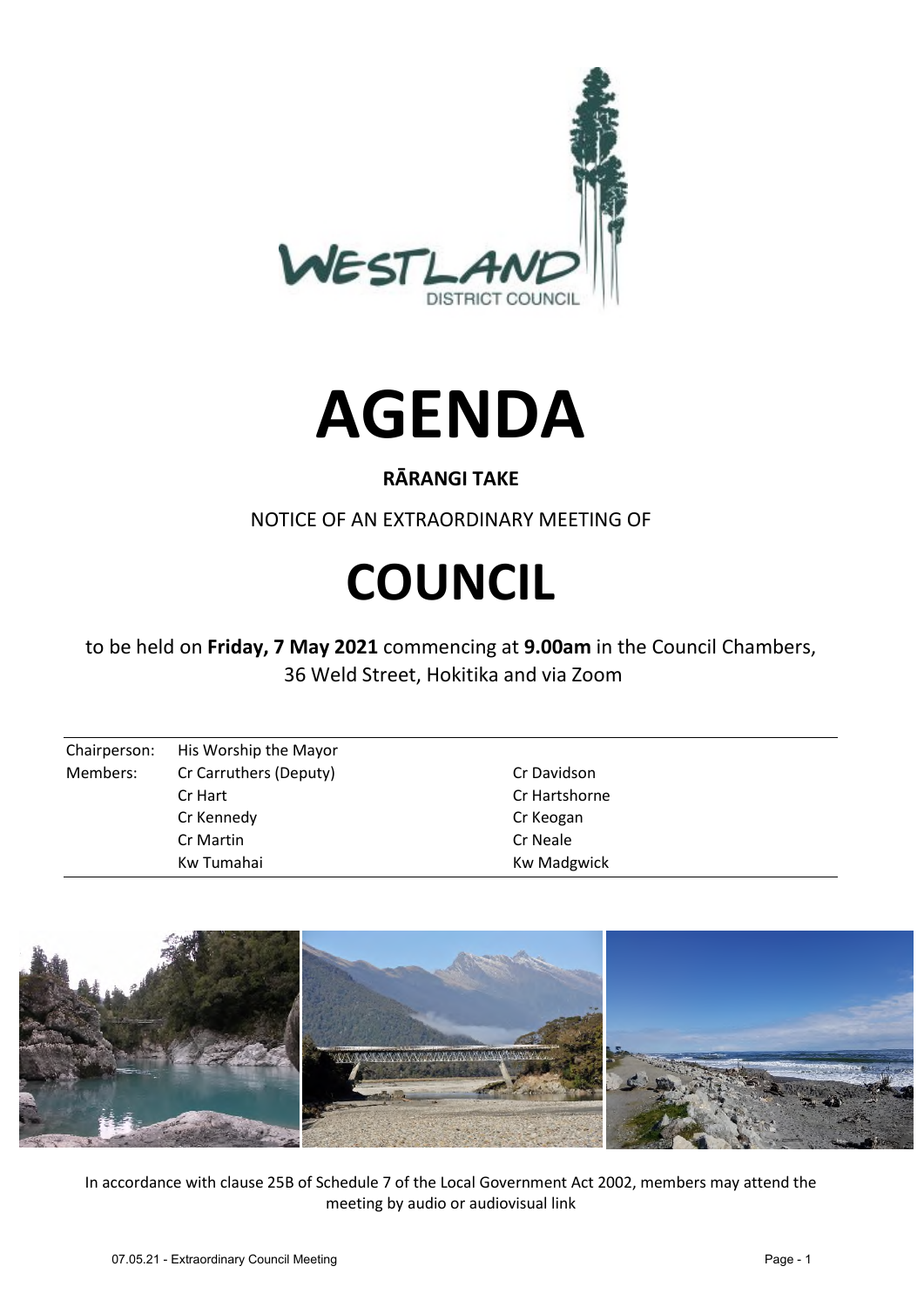# **Council Vision:**

*We work with the people of Westland to grow and protect our communities, our economy and our unique natural environment.* 

## **Purpose:**

The Council is required to give effect to the purpose of local government as prescribed by section 10 of the Local Government Act 2002. That purpose is:

- (a) To enable democratic local decision-making and action by, and on behalf of, communities; and
- (b) To promote the social, economic, environmental, and cultural well-being of communities in the present and for the future.

#### **1. NGĀ WHAKAPAAHA APOLOGIES**

### **2. WHAKAPUAKITANGA WHAIPĀNGA DECLARATIONS OF INTEREST**

Members need to stand aside from decision-making when a conflict arises between their role as a Member of the Council and any private or other external interest they might have. This note is provided as a reminder to Members to review the matters on the agenda and assess and identify where they may have a pecuniary or other conflict of interest, or where there may be a perception of a conflict of interest.

If a member feels they do have a conflict of interest, they should publicly declare that at the start of the meeting or of the relevant item of business and refrain from participating in the discussion or voting on that item. If a member thinks they may have a conflict of interest, they can seek advice from the Chief Executive or the Group Manager: Corporate Services (preferably before the meeting). It is noted that while members can seek advice the final decision as to whether a conflict exists rests with the member.

#### **3. PŪRONGO KAIMAHI**

#### **STAFF REPORTS**

 **Adoption of supporting policies and documents to the Revenue and Financing Policy for consultation concurrent with Long Term Plan consultation.**  *(Documents to be tabled)* 

*Lesley Crichton, Group Manager: Corporate Services, Westland District Council* 

 **Adoption of Revenue and Financing Policy for consultation concurrent with Long Term Plan consultation.** 

*(Documents to be tabled)*  Lesley Crichton, Group Manager: Corporate Services, Westland District Council

 **Adoption of the draft Long Term Plan and Consultation Document**  *(Documents to be tabled) Emma Rae, Strategy and Communications Advisor, Westland District Council*